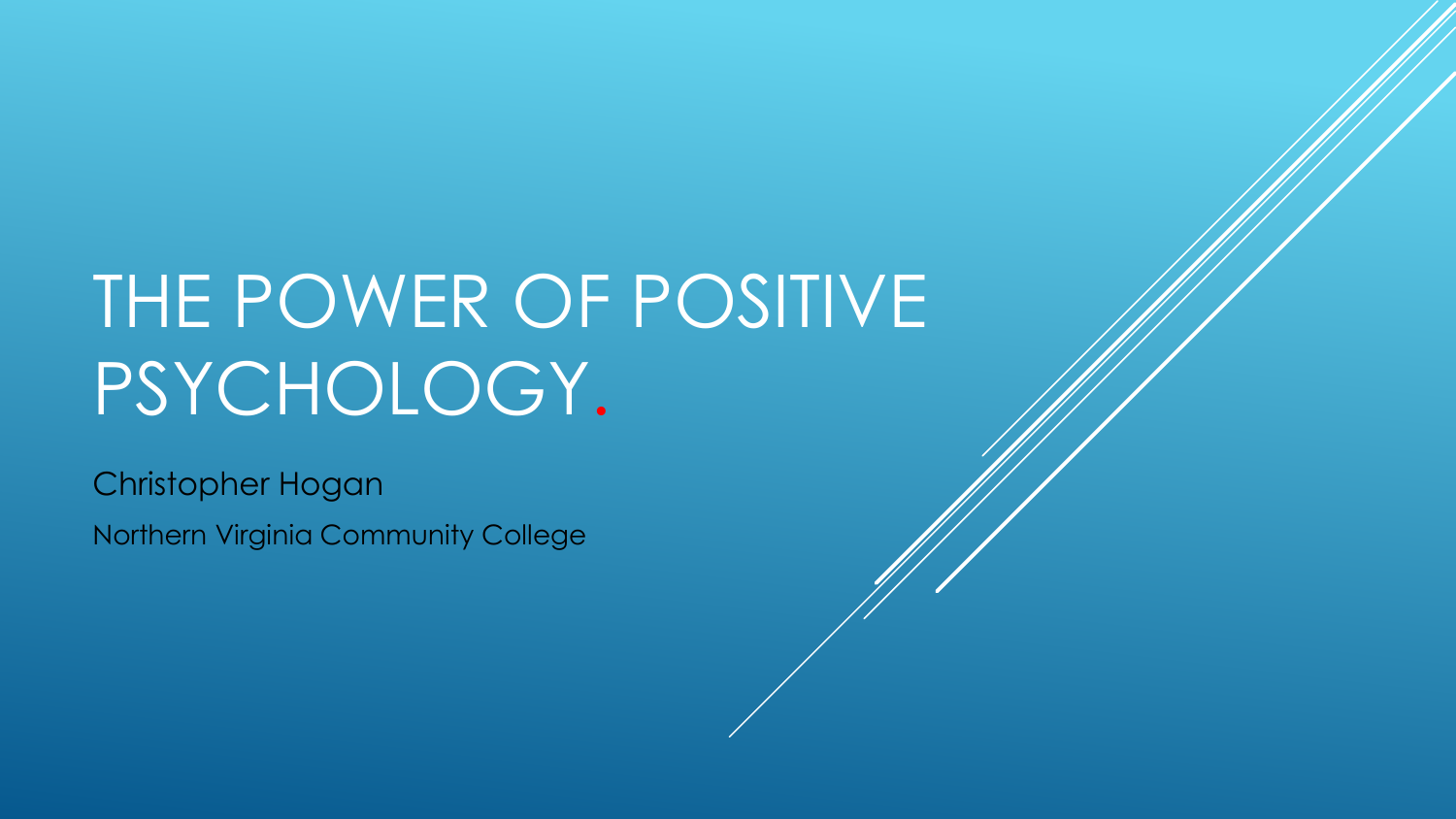# OVERVIEW.

#### **Background**

- **The "what and why" of this experiment.**
- **Literature Review** 
	- An introduction and overview of the literature.
- **Research Design and Methodology** 
	- **The "how" of this experiment.**
- **References**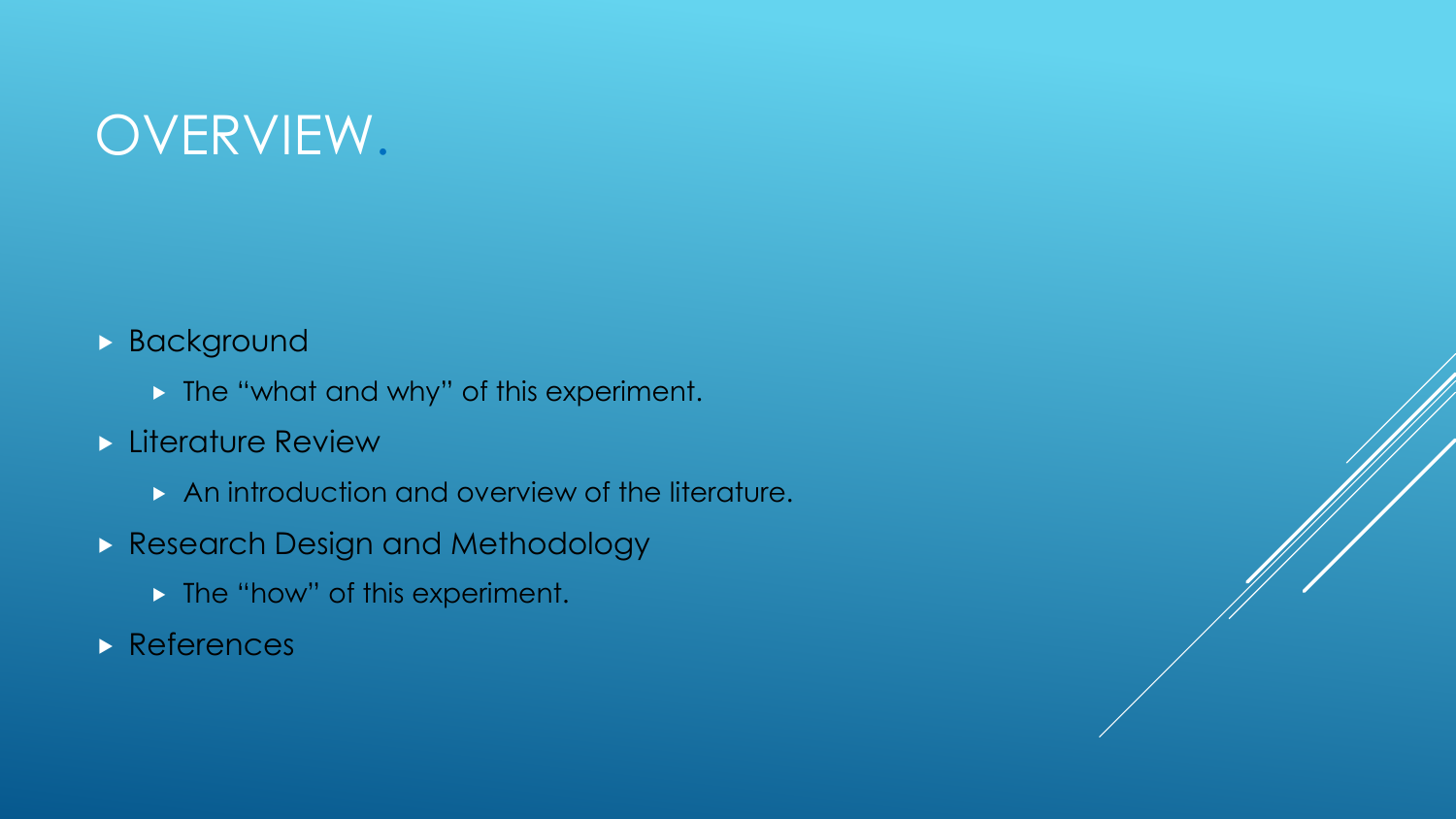# BACKGROUND – POSITIVE PSYCHOLOGY.

- **E** "The Power of Positive Psychology"
- **Positive Psychology as a subfield of Psychology.**
- Recently developed.
- **Influences of the research:** 
	- **Dr. Martin Seligman**
	- **Dr. Barbara Fredrickson**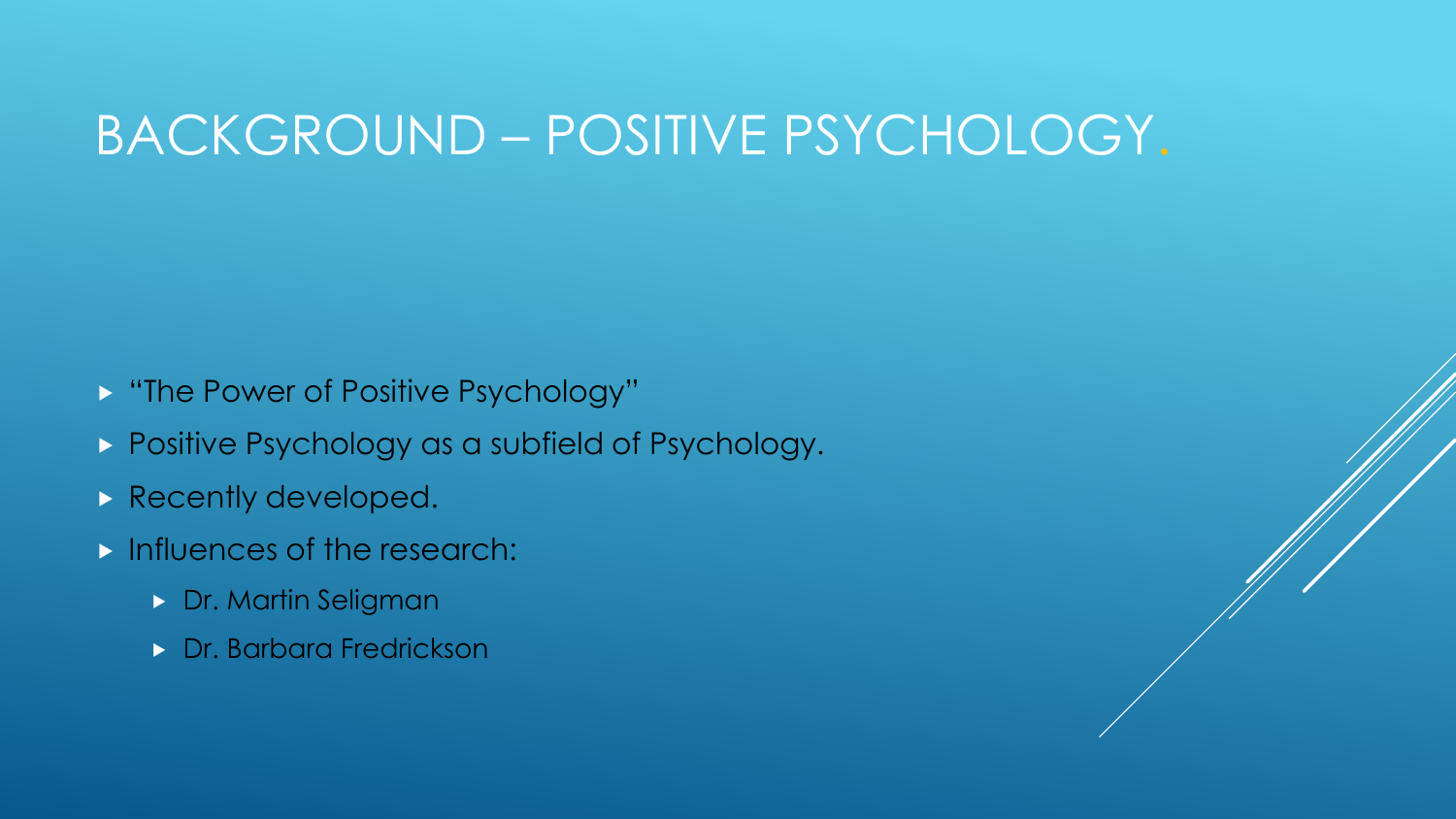# BACKGROUND – WHAT PROMPTED THE EXPERIMENT.

- **Could I use positive psychology to improve people's lives?**
- Would I be able to do that on a large scale?
- **Mass messages of positivity.**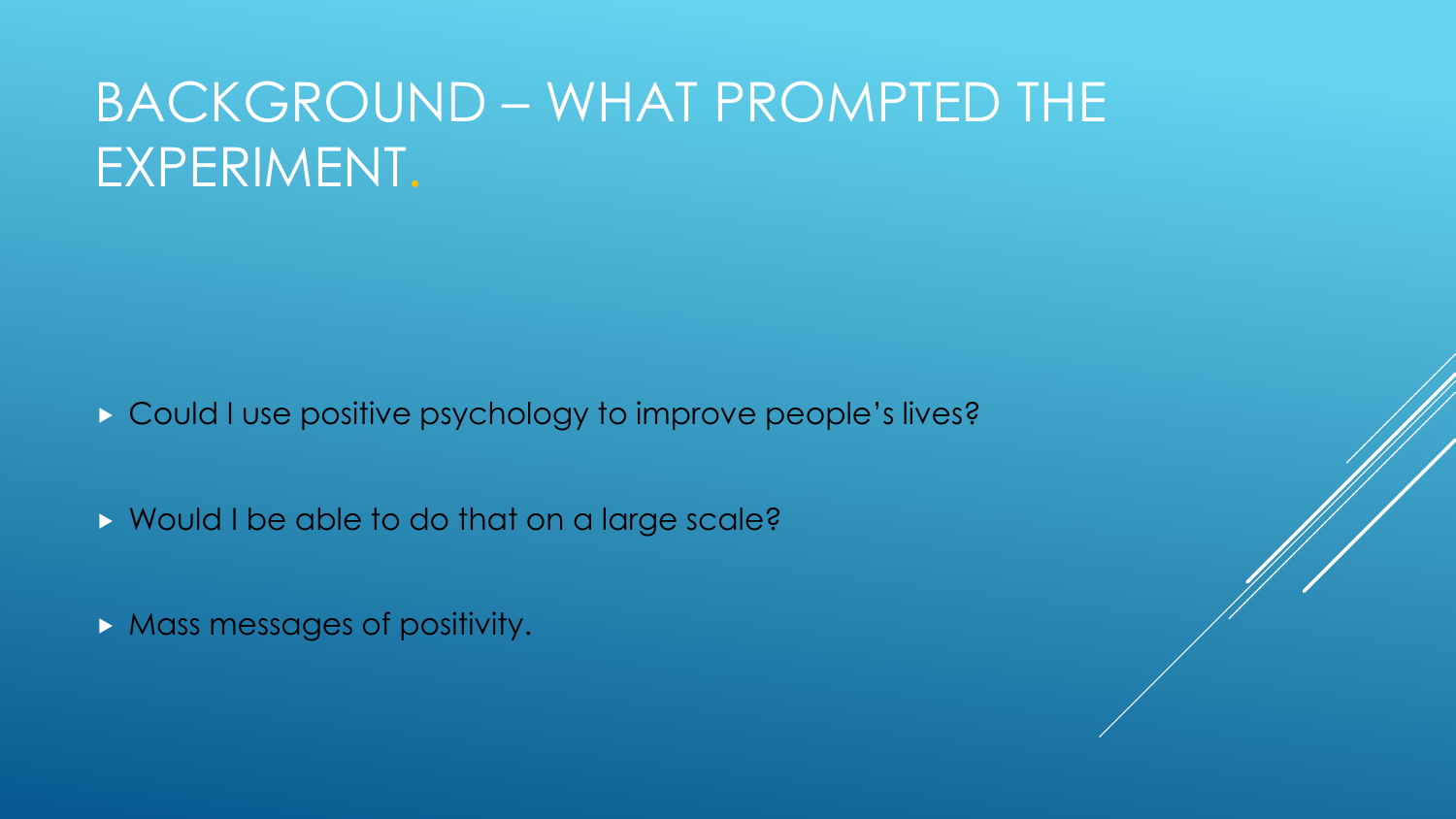### BACKGROUND – LIMITATIONS.

Time constraints.

Size of my sample.

Diversity within the sample.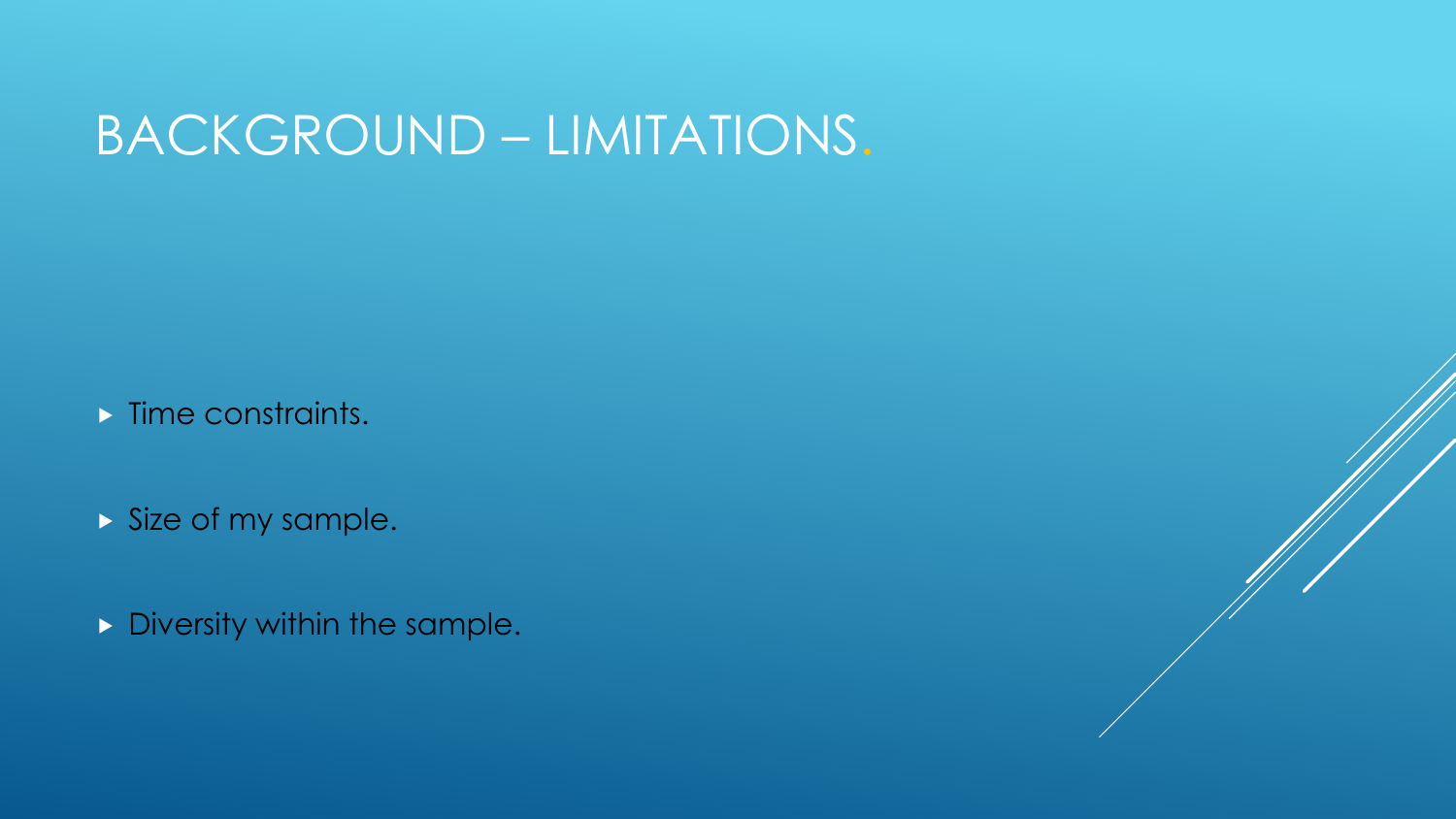# LITERATURE REVIEW – POSITIVE PSYCHOLOGY F.A.Q.S.

Positive psychology is more than simply studying how happy the individual is, but more along the lines of the study of all of the positive traits of an individual, how meaningful, and how pleasant their lives are (Seligman et al, 2003, p. 161).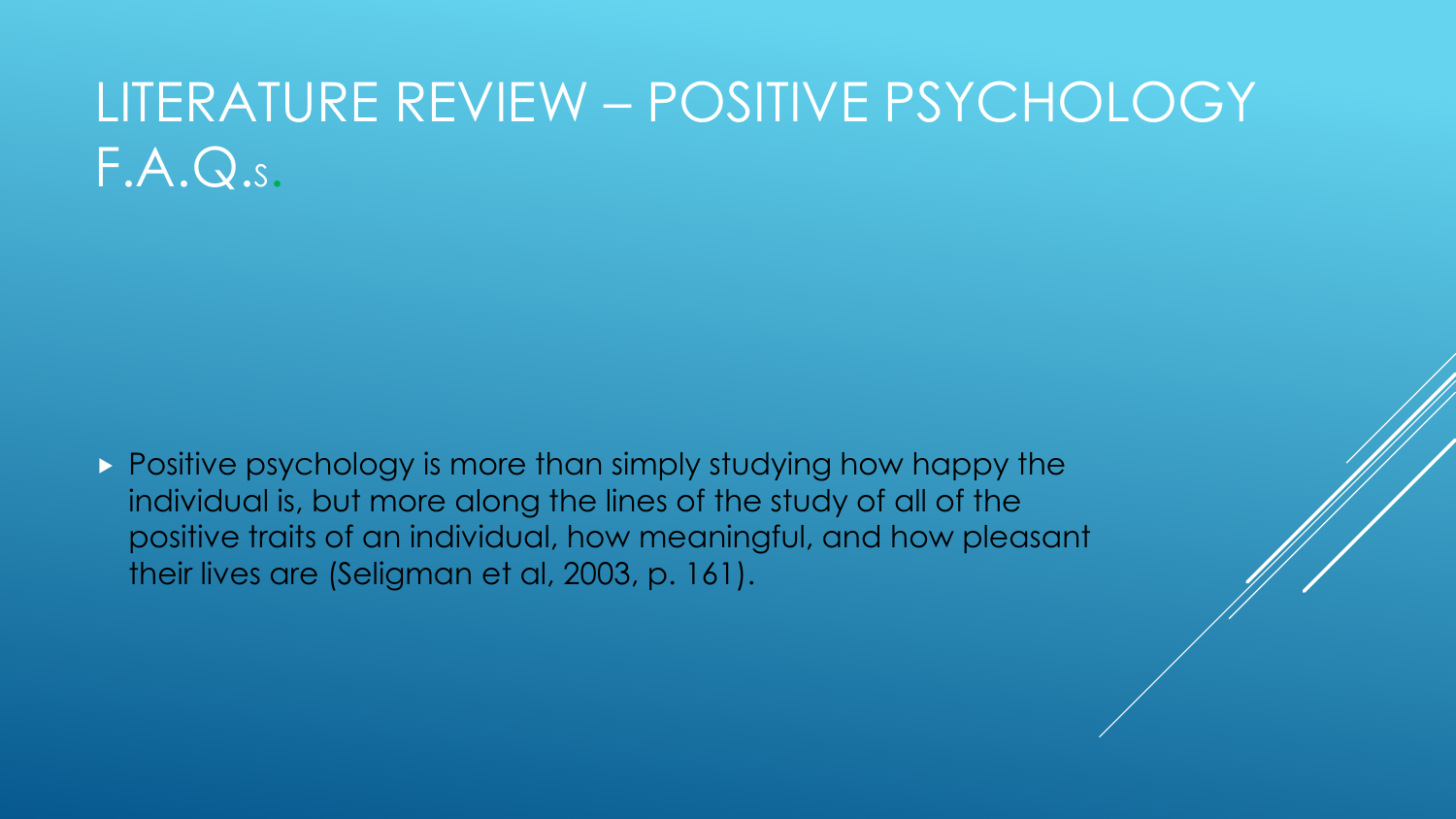#### LITERATURE REVIEW – POSITIVE V. NEGATIVE.

- **They found that there were no strong relationships between having** a pessimistic attitude, and emotional well-being(Augusto-Landa et al, 2011, p. 463-470)
- **D** "Positive mood was conducive to self-control restoration when naturally or experimentally associate with mental restoration"(Egan et al, 2014, p. 96).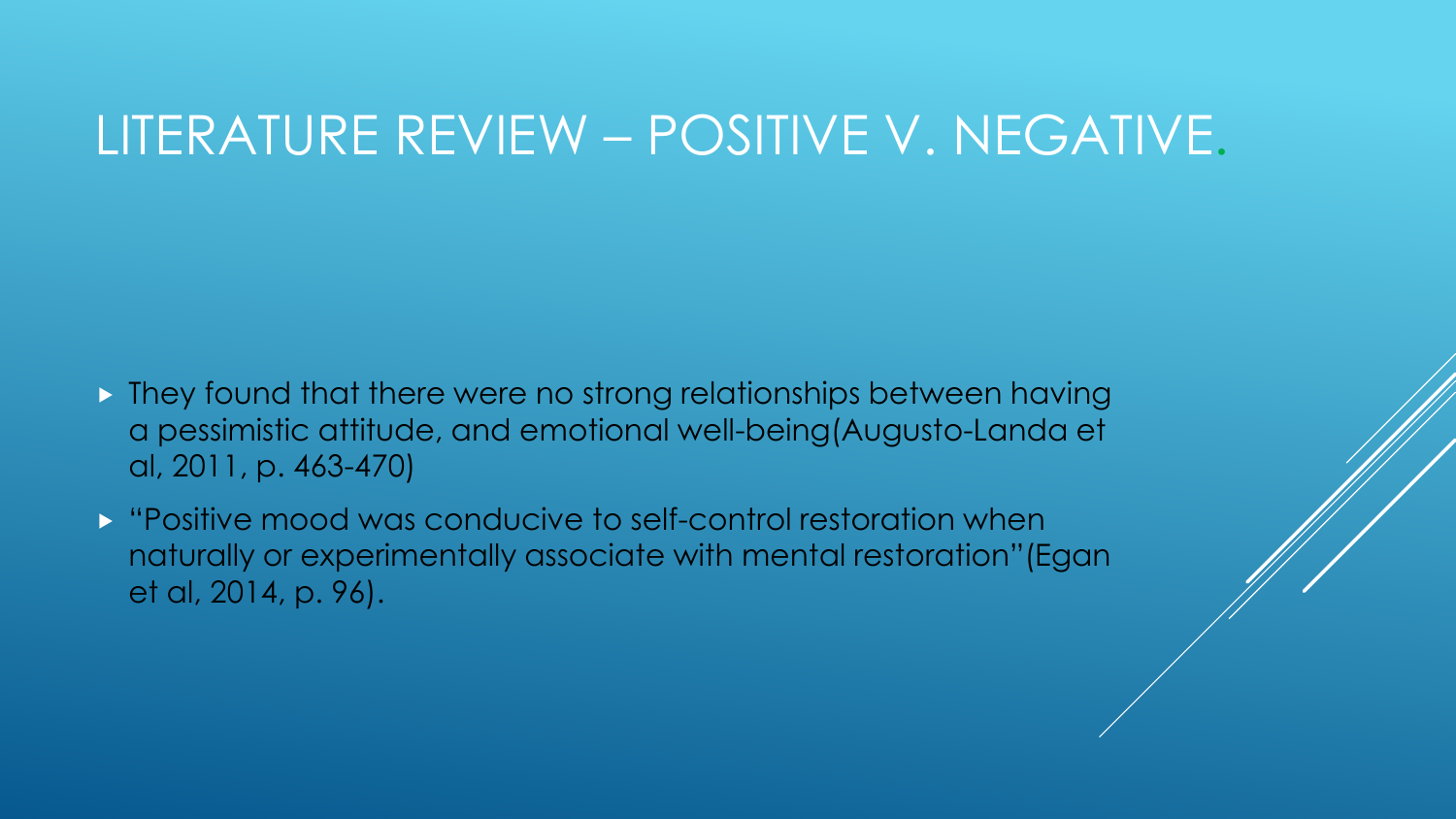#### LITERATURE REVIEW – REDUCING NEGATIVITY

- **Positive emotions can lead to more stable emotional well-being** (Fredrickson et al, 2002, p. 175).
- Moments of positivity can have lasting, long-term effects (Johnson et al, 2010, p.317)
- **Positive thinking can be useful both in the short term and the long** term.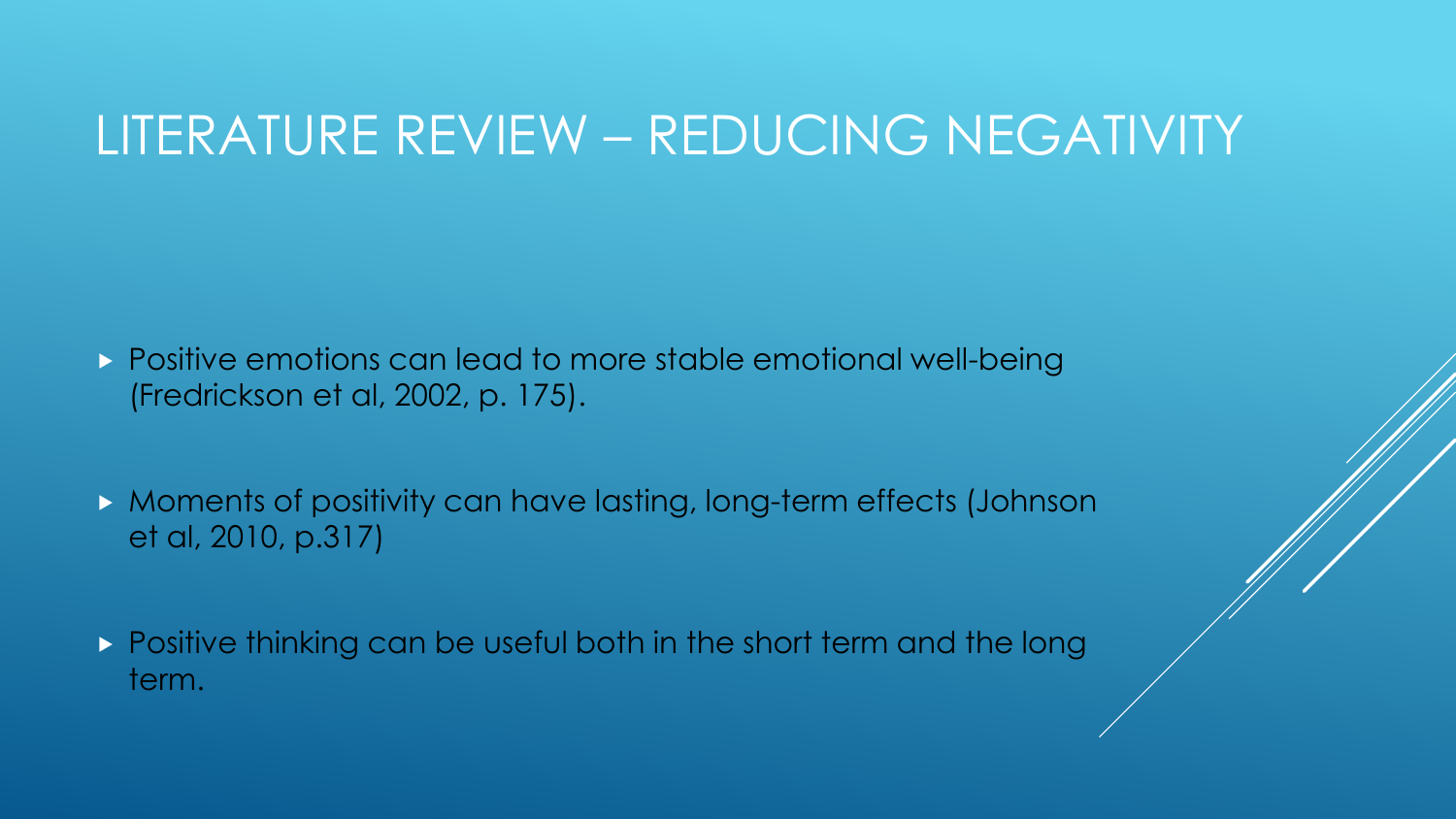#### RESEARCH DESIGN AND METHODOLOGY.

- A four week long comparative analysis of emotional well being within the group.
- **Reversal Time-Series experimental design.** 
	- $\triangleright$  Tx  $\triangleright$  Obs  $\triangleright$   $\rightarrow$  Tx  $\triangleright$  Obs  $\triangleright$   $\rightarrow$  Tx  $\triangleright$  Obs...
- $\triangleright$  Took a look at some of the literature in the field of positive psychology.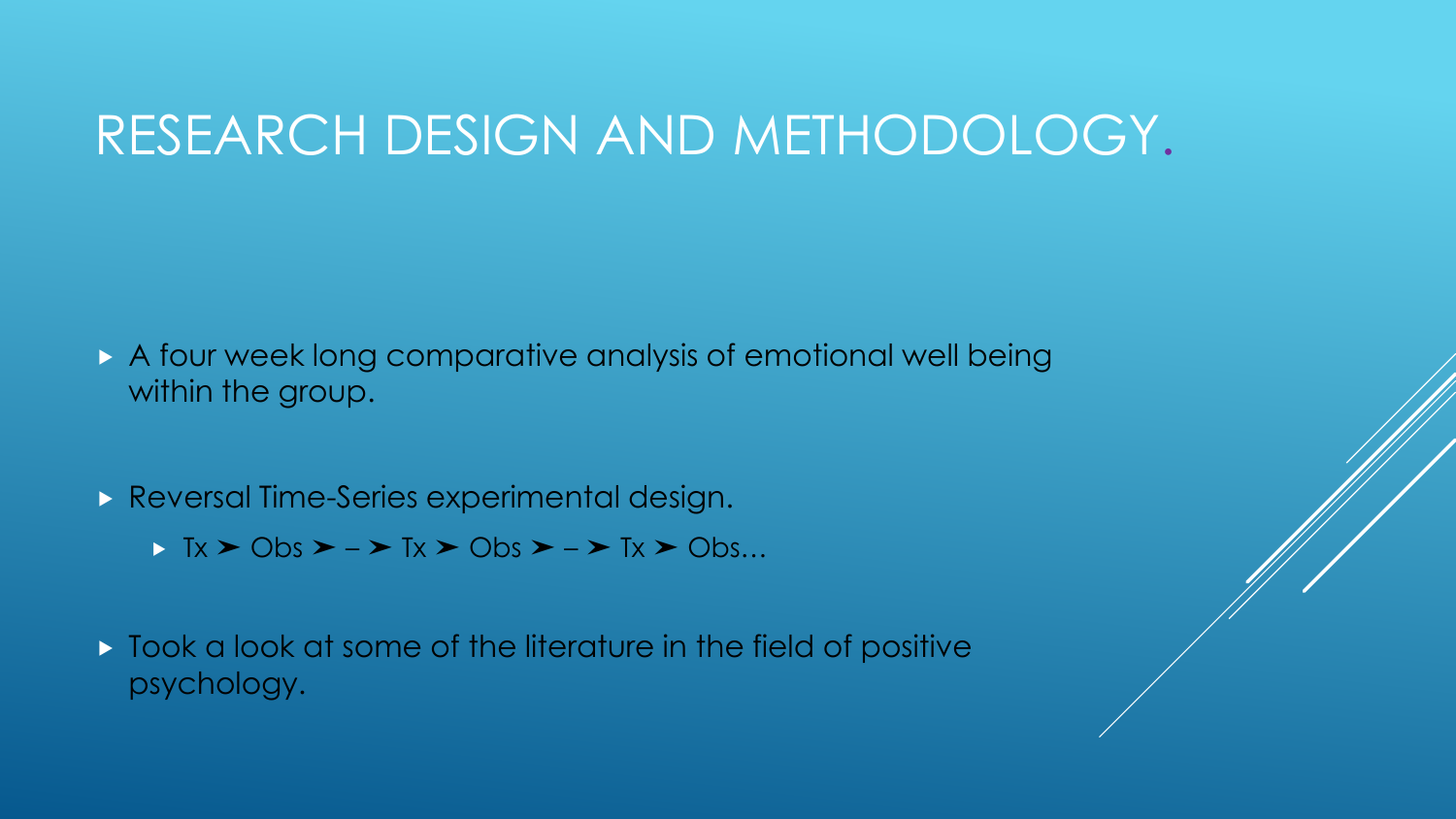# RESEARCH DESIGN AND METHODOLOGY – INSTRUMENTATION.

- The observations were collected through Dr. Barbara Fredrickson's Positivity Ratio Self-Test
- Dr. Fredrickson set up the Positivity Self-Test on her website as a tool for individuals to use to track their emotional well-being over time.

 $\blacktriangleright$ 

**The Positivity Self-Test was set up like a twenty question test with** possible answers in the form of a Likert Scale where subjects could choose from five different levels to indicate to what degree they felt a certain way.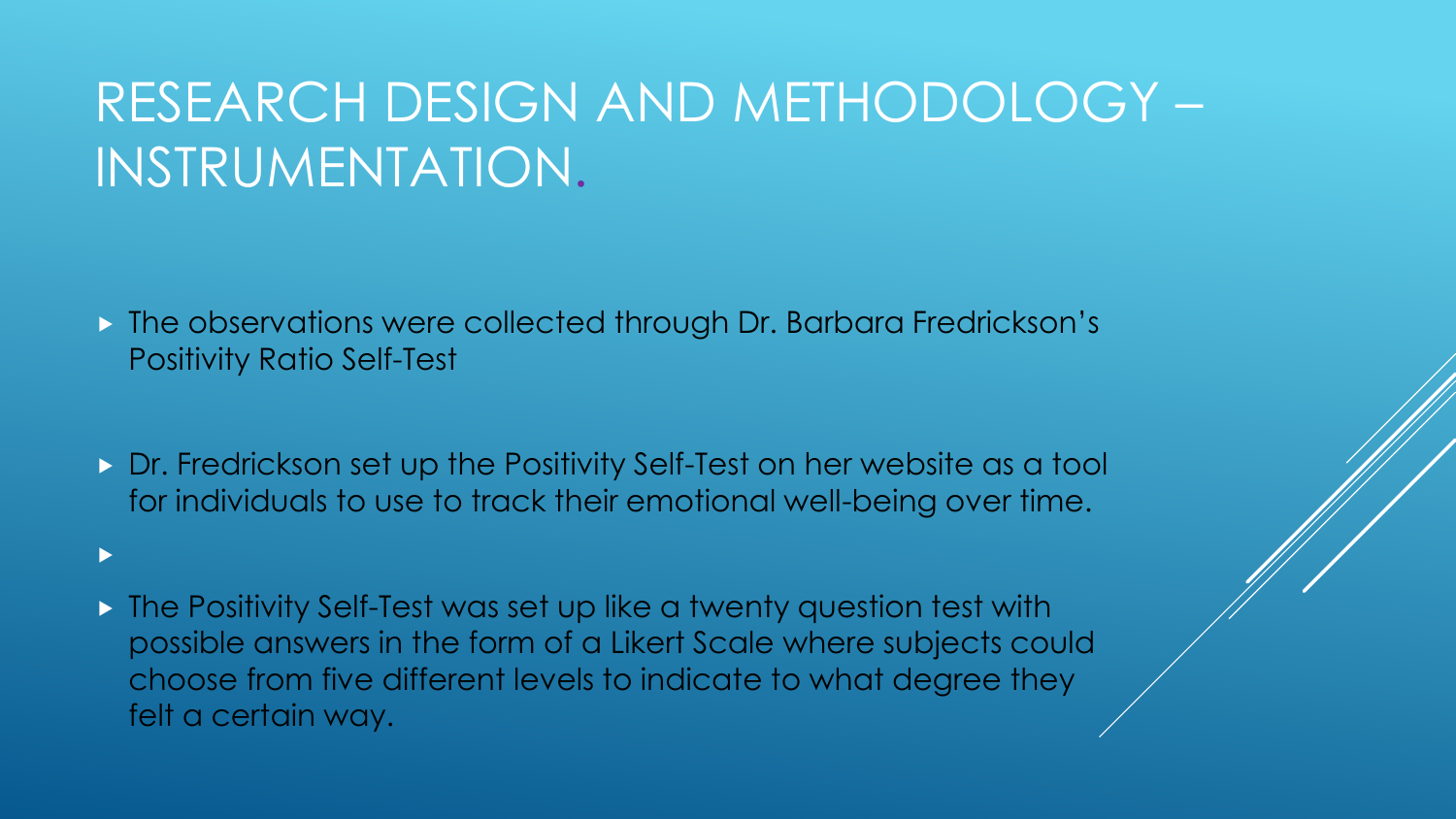#### RESULTS:

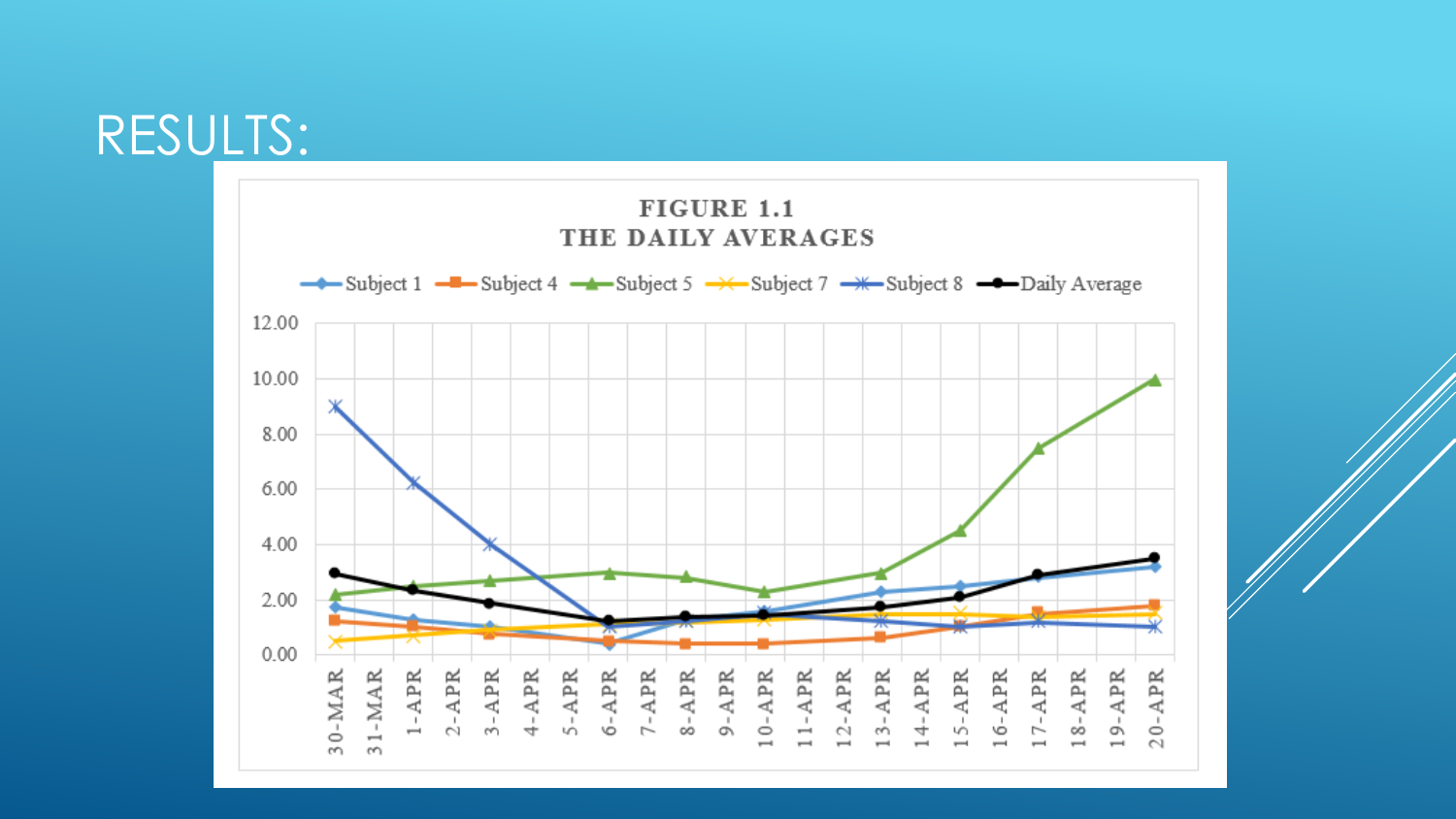# CONCLUSIONS.

- $\triangleright$  The hypothesis for this experiment was entirely supported by the related literature in the field but the experiment's results were inconclusive.
- **There was a trend in the data but not as predicted.**
- **These results are not representative of the larger population.**